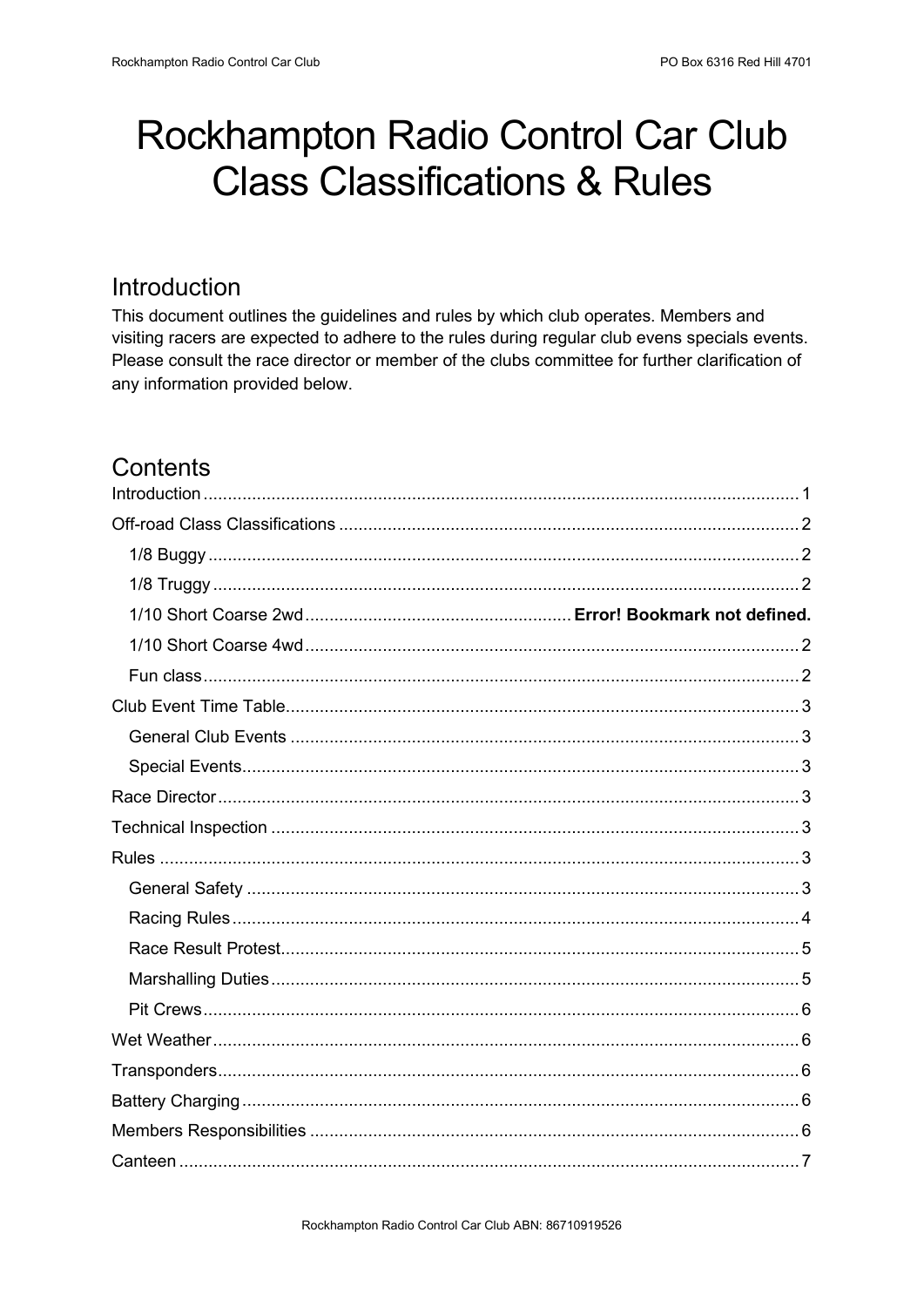|--|

# <span id="page-1-0"></span>Off-road Class Classifications

#### <span id="page-1-1"></span>1/8 Buggy

- G.P Engines must not larger than .21ci
- E.P Motor and Speed controller are open but batteries are limited to 4 cell Li-Po and must be of a Hard Case type.

#### <span id="page-1-2"></span>1/8 Truggy

- G.P Engines must not be larger than .28ci
- E.P Motor and Speed controller are open but batteries are limited to 4 cell Li-Po and must be of a Hard Case type.

#### <span id="page-1-3"></span>1/10 Short Coarse 4wd

- E.P Motor and Speed controller are open, but batteries are limited to 2 cell Li-Po of a Hard Case type or 6 cell Ni-Mh.
- Body type must be of a SHORT COURSE type but can be Truck or Buggy Tyres must be of a Short Course type with the size of 2.2/3.0
- 1/10 Off-road Class All 1/10 1/18 scale off-road cars are allowed to run. Electric or Nitro cars are allowed. This class is designed to allow as many cars as possible. This makes it ideal for beginners on a budget.

#### <span id="page-1-4"></span>Fun class

There are no classifications for cars entered.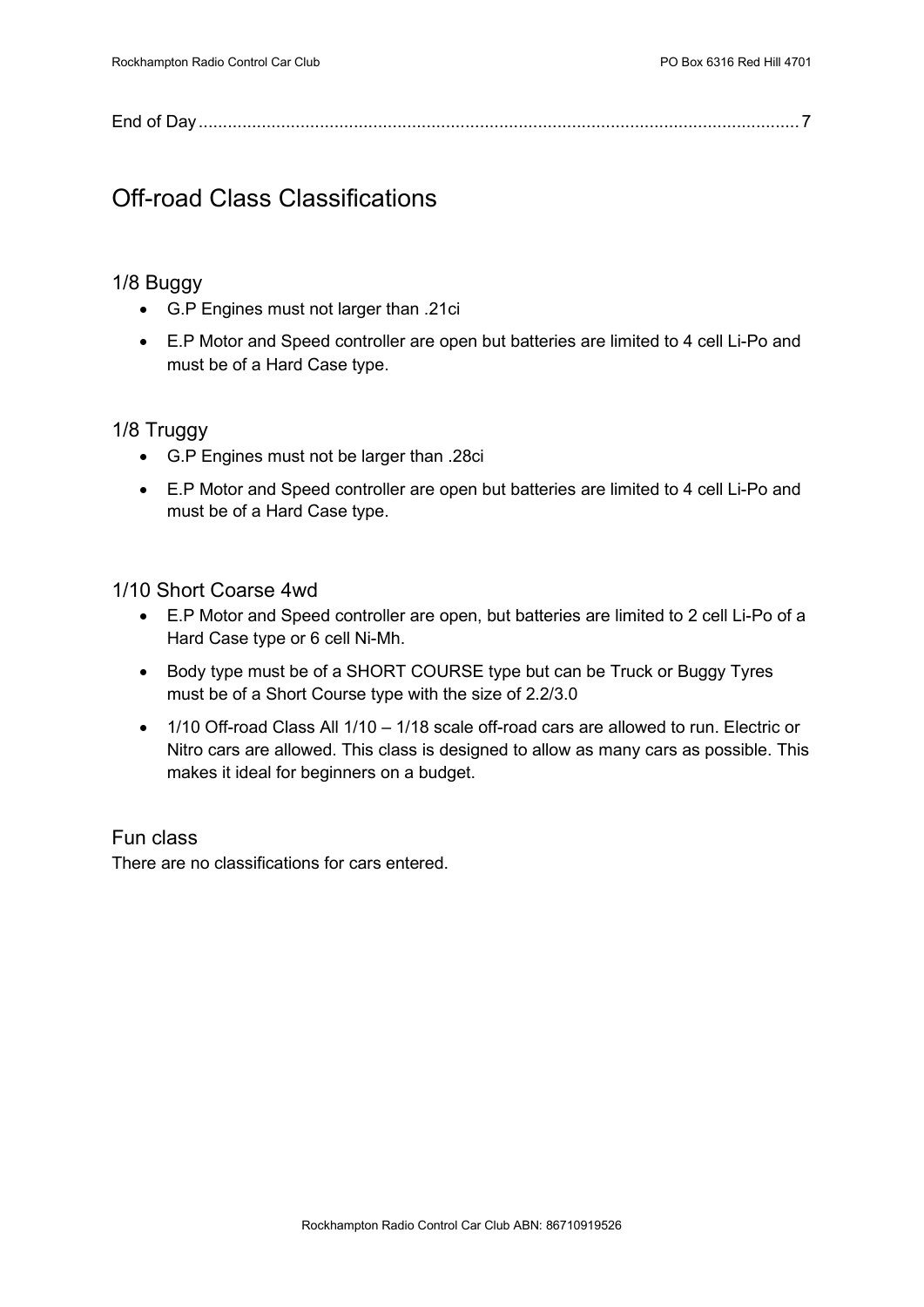# <span id="page-2-0"></span>Club Event Time Table

### <span id="page-2-1"></span>General Club Events

- 8.30am 9.15am Nominations taken
- $9.30$ am 12:30 Heats
- 12:00pm 12:30pm Lunch break
- $12:30 3:00$ pm Finals

### <span id="page-2-2"></span>Special Events

The time table will vary for special events. This will be made available along with all other information regarding the event at a minimum of 2 weeks prior to the event.

### <span id="page-2-3"></span>Race Director

The Race Director is responsible to follow the schedule of the event and ensures that various tasks under their responsibility are well done:

- Time-Keeping
- Starts
- Marshalling
- Point scoring

The Race Director receives protests and decides if the jury must meet. They also have authority to take urgent decisions or stop a race for safety or any other unforeseen situation.

### <span id="page-2-4"></span>Technical Inspection

- The Race Director may request inspection of any entrant's car at any time during a race without giving reasons.
- In the case of vehicles not meeting the requirements of the current vehicle specifications the following penalties apply: loss of day's points and car put into appropriate class.

### <span id="page-2-5"></span>Rules

<span id="page-2-6"></span>General Safety

- Enclosed shoes must always be worn by drivers, pit crews and marshals during the days racing.
- Entry and exit from the drivers stand must be orderly and not hurried.
- Only drivers, pit crew and marshals allowed inside the track area during a race.
- Spectators to stand behind designated fenced areas.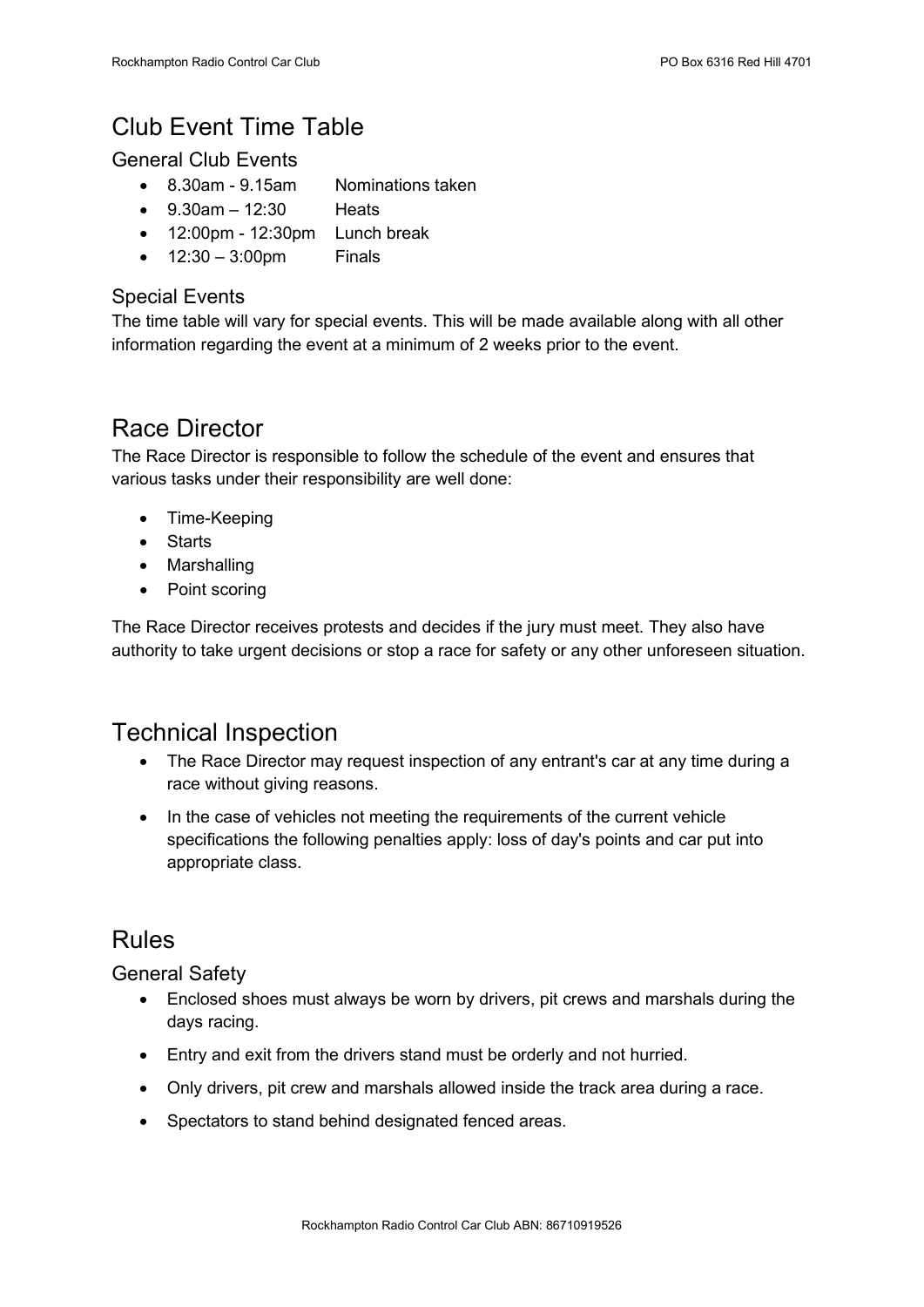#### <span id="page-3-0"></span>Racing Rules

- Grid positions will be decided by the computer (or time of entry). Grid positions will be upgraded after the last heat, using the finishing positions of all cars in the heats or by the computer.
- Each race will be called from the 5 10-minute mark, (depending on the gap set between races) with countdowns every minute before the start of the race. The 1 minute message means you should be near the start line, and **ALL MARSHALS** should be at their post.
- The computer will call 10 seconds to start time which means you MUST be in your grid position, ready for the siren to start racing. Crews are to clear the grid.
- If a driver jumps the start, they will be required to do a pit lane drive through penalty.
- A car losing its body or muffler will pull off immediately and only re-join the race when the problem has been rectified. (See section on Marshalling Duties).
- Any car considered unsafe by the Race Director will be 'Black Flagged' (a car which has been 'Black Flagged' is disqualified from the race). A car may be considered unsafe if it is suffering radio malfunction or if any part of the car is unattached. The Race Directors decision is **FINAL**.
- Drivers are to refrain from leaning forward on the Drivers Stand as this obstructs other driver's view of the circuit.
- Drivers who 'hack' other cars will be warned only once by the Race Director. A second offence will result in the loss of one lap in that race. A third offence will result in disqualification in that heat/race.
- Cars being lapped by faster cars are expected to show courtesy to the overtaking driver. All drivers should be listening to the computer call out of who is about to lap who and be aware of your position on the track with regards to the lapping driver). The responsibility is on the overtaking driver to do so at the safest possible part of the race track. The driver being overtaken should call out where the overtaking driver should pass, but not obstruct the overtaking driver in any way.
- Drivers are expected to show good sportsmanship on and off the track. **BAD LANGUAGE** will not be tolerated.
- If a driver has a non-driver as a Pit Crew, it is the driver's responsibility to make that person aware of the rules regarding Pit Crews. (See section on Pit Crew).
- A signal will sound at the end of the race and the driver will complete the lap that he is on and return his car to the pit entrance. No driver can continue driving around the track after the finish of the race. To do so will impose a disqualification of your last race position, at the discretion of the Race Director.
- Drivers are obliged to follow the rules relating to a cars presentation and dimensions as specified. A driver's car may be Scrutineered at any time and the car must comply with the rules for that Class.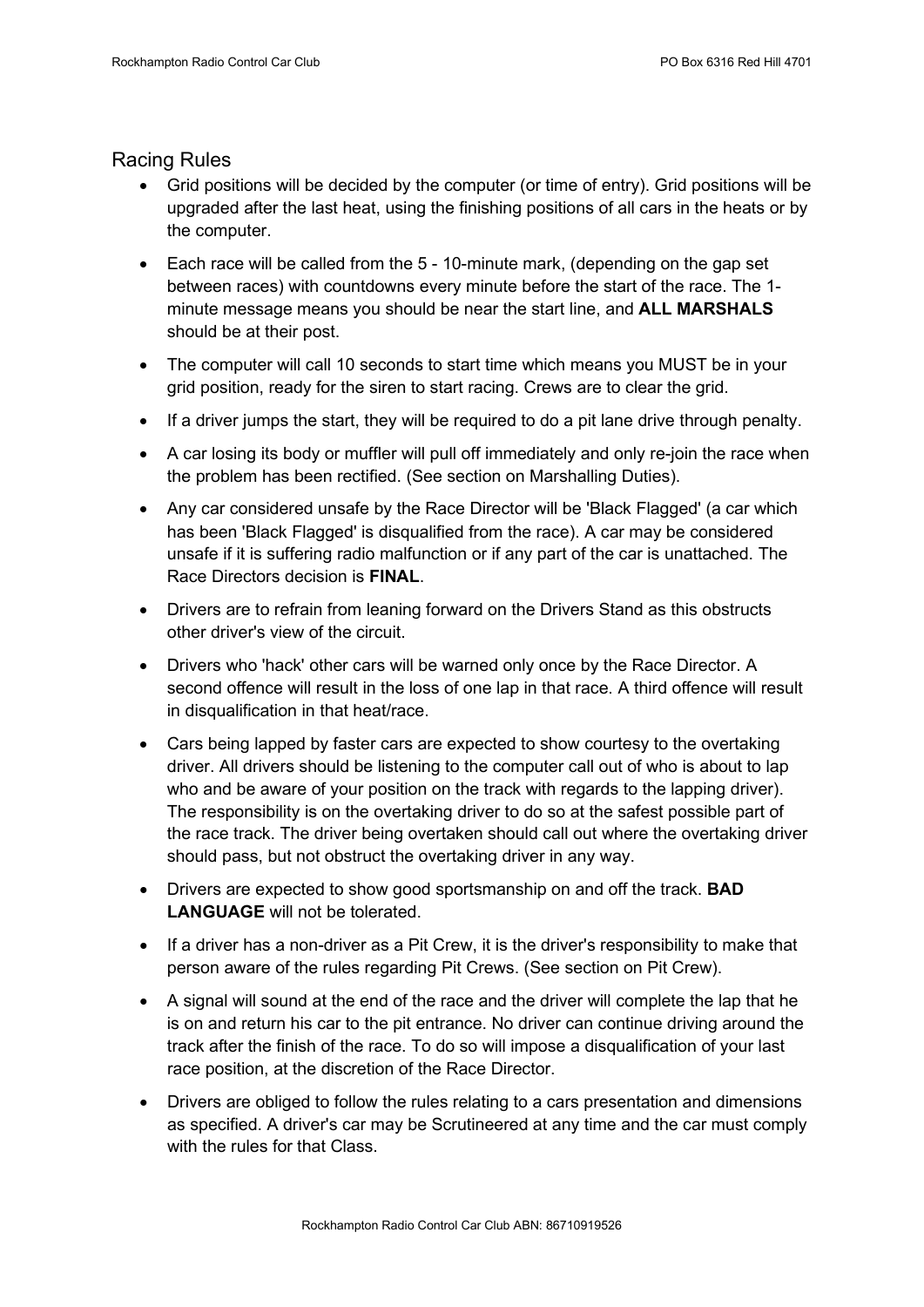### <span id="page-4-0"></span>Race Result Protest

Any driver that deems it necessary to a protest a race result must submit a protest in writing within 5 minutes of the end of that race and accompanied by a \$10.00 fee. If the protest is upheld, then the fee will be returned. The decision of upholding a protest will rest with the Race Director and his decision will be **FINAL**.

#### <span id="page-4-1"></span>Marshalling Duties

- Drivers must marshal their allotted heat. Drivers who fail to carry out this duty will lose their best heats points score. It is **MANDATORY** that everyone should Marshal or supply a marshal to do the job for you if the situation arises.
- All marshals are to be at their post no later than 1 (ONE) minute prior to race start.
- Marshals are expected to remove cars from barriers, fences and grassed areas. If the car is still serviceable and able to continue racing, then the marshal must check any oncoming cars on the track and release the car only when safe to do so. **DO NOT** release a car onto the track in front of oncoming traffic.
- Marshals will check the track for misplaced tyres and barriers. Soil and rocks, which may cause damage, should also be removed from the track surface when safe to do so.
- Repairs are not to be carried out by marshals; they will only remove the stricken car from the track and leave it where it is safe to do so.
- A marshal must show priority to cars which are still racing. The owner of the car may retrieve it from a marshalling point but must not cross the track. Driver's retrieving their car must walk around the perimeter of the race track, **NOT ACROSS** the track.
- Marshals and pit crew must not run across the track to convey a car to the pits.
- Marshals will only marshal a car when they are in no danger. Marshals are not expected to put themselves at risk because a car has become stuck or incapacitated.
- Should a marshal fall on the track the race will be immediately stopped by the Race Director.
- Marshals must be aware of the general public and make sure that no member of the public is at risk during the race. This includes activities in the pits.
- Should a marshal experience a 'runaway' car the preferred method of dealing with it should be: If you have good hard shoes on you can place your shoe onto the flywheel of the engine, where the starter box engages the flywheel, and press down hard.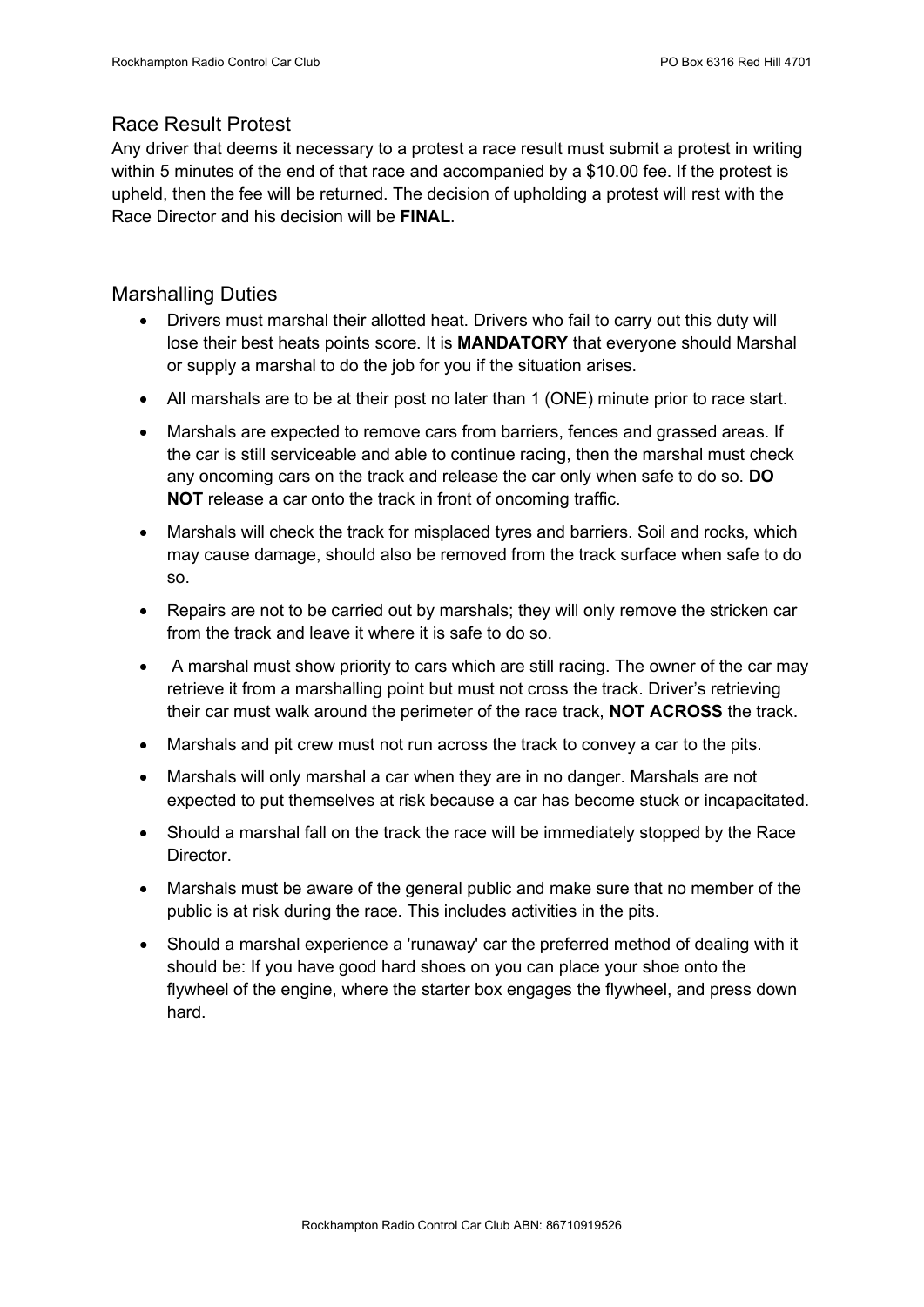#### <span id="page-5-0"></span>Pit Crews

- People acting as pit crew must stand in pit lane.
- A pitting car must be lifted over the pit wall and serviced behind the wall. When not involved in fuelling or servicing a car, pit crews will stand back from the pit boards.
- Incoming cars have right of way. A car must not be placed back in pit lane in front of an incoming car.
- Should a pit crew step into pit lane or on the track surface the driver will be penalized one (1) lap.
- Pit crews are not to Marshal a car directly from the track. Pit crews can retrieve a stopped or broken car in the same way a driver can, and that is by going around the perimeter of the race track NOT across the race track. A one (1) lap penalty will be imposed for any infringement of this rule.
- Pit crews must convey messages to their drivers quietly.
- Pit crews MUST NOT yell at Marshals.
- All refuelling of cars and repairs MUST be carried out in the pits, and not at a marshalling point around the race track. Penalty for disobeying this rule is disqualification for that race results.

### <span id="page-5-1"></span>Wet Weather

If the racing hasn't started, no points will be allocated, the event will be abandoned. Nomination fees will be carried over to the next event. Once a driver's race has started points will be allocated.

### <span id="page-5-2"></span>**Transponders**

On race days you will be required to have a transponder fitted to your car. This will allow the car to be tracked for time and number of laps. Only cars fitted with a transponder will be eligible for points. We use the **RC4 MYLAPS** transponder system, if you have any questions please see the Race Director or the Committee for compatible transponders.

## <span id="page-5-3"></span>Battery Charging

All Li-Poly batteries should be charged in an approved charging bag. This is for your safety as well as the clubs.

### <span id="page-5-4"></span>Members Responsibilities

• Members are expected to assist with maintenance of the facilities. Notice of working bees will be given via email or web site. All local members are expected to attend.